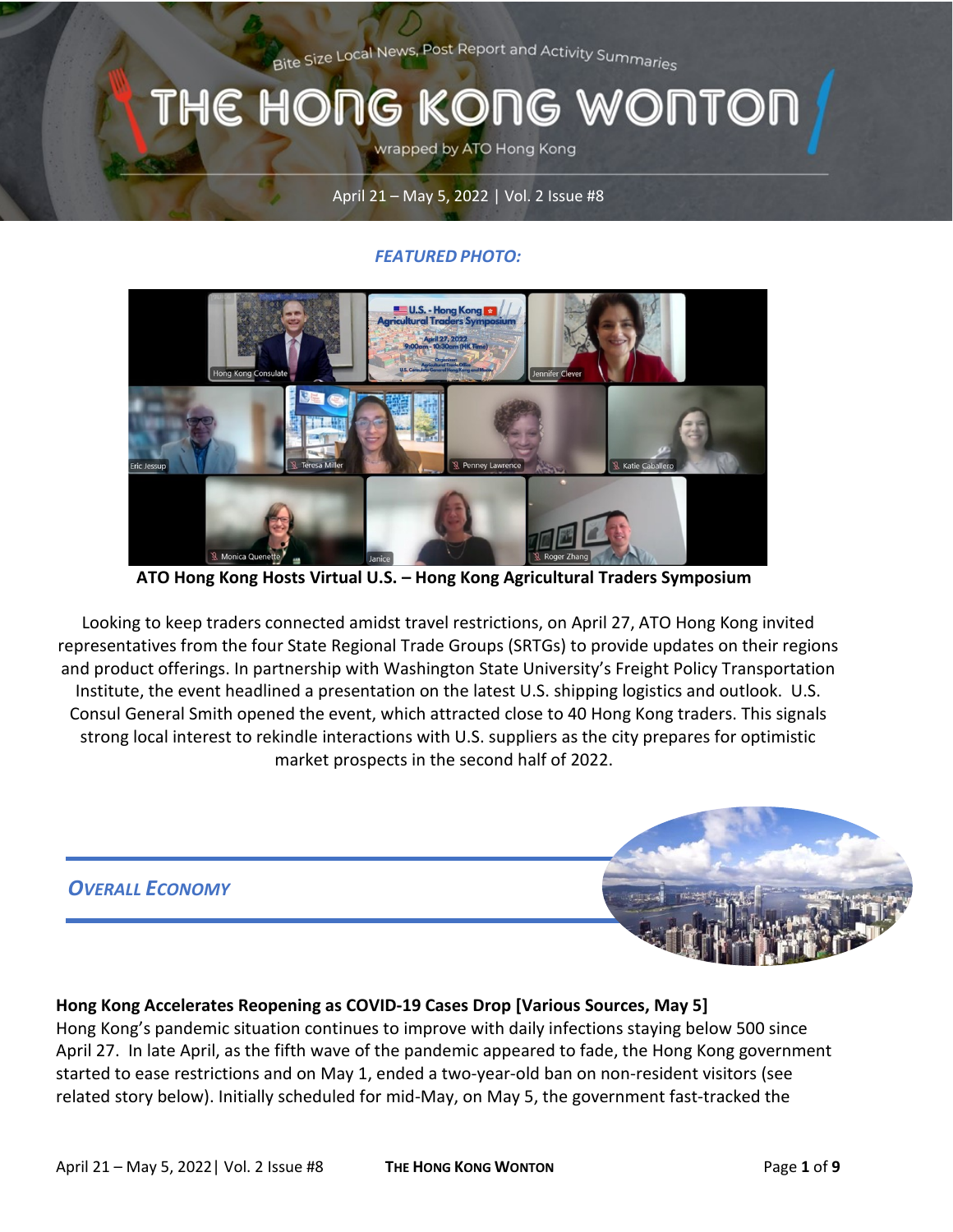relaxation of social distancing restrictions including the reopening leisure venues, expanding the number of diners per table to eight, and expanding hours of operation. **ATO Notes:** As of this week, the city appears to be back to its regular hustle and bustle. The local foodservice sector welcomed the extended hours and higher number of diners for restaurants. On April 18, the U.S. Centers for Disease Control and Prevention (CDC) dropped its "Do Not Travel" COVID-19 recommendations for about 90 international destinations, including Hong Kong. However, U.S. travelers should note that as of April 25, the U.S. Department of State's still maintains a [Travel Advisory for Hong Kong -](https://travel.state.gov/content/travel/en/international-travel/International-Travel-Country-Information-Pages/HongKong.html) Level 4: Do Not [Travel](https://travel.state.gov/content/travel/en/international-travel/International-Travel-Country-Information-Pages/HongKong.html) due to arbitrary enforcement of local laws.

#### **Hong Kong Lifted Ban on Non-Residents Entering the City [\[The Standard,](https://www.thestandard.com.hk/breaking-news/section/4/189690/Hong-Kong-lifted-ban-on-non-residents-entering-the-city) May 1, 2022]**

In response to the global pandemic, the government banned the entry of non-residents who have stayed in various countries since March 25, 2020. However, starting from May 1, non-residents are allowed to enter Hong Kong from other countries and are subject to the same boarding, quarantine and testing arrangements as residents. In addition to complying with all testing and quarantine requirements, travelers must be fully vaccinated, undergo pre-departure nucleic acid tests and hold a booking confirmation of a government-designated quarantine hotel. Visitors will also be subject to "test-and-hold" upon arrival, transferred to quarantine hotels by designated transport, and tested multiple times while in quarantine. **ATO Notes:** The international business community continues to ask Hong Kong to follow the example of other countries, like Singapore, and further ease restrictions on international travel and open the city.

**Hong Kong Eases Quarantine Rules for Aircrew [\[China Daily,](https://www.chinadailyhk.com/article/269778) April 30, 2022]** In a bid to relieve local airlines' manpower constraints, starting from May 1 Hong Kong exempts locally based cargo crew from hotel isolation requirements upon their return to Hong Kong. In addition, passenger flight crews' mandatory hotel quarantine was shortened to three days from seven. All locally based crew members, regardless of cargo or passenger flights, are subject to medical surveillance until the 14th day following their arrival, during which they are required to conduct repeated nucleic acid tests. Moreover, they remain subject to a stringent closed-loop arrangement when they layover in outports. As for air crew members who will spend a short layover in Hong Kong and not enter the local community, they will be subject to a stringent closed-loop arrangement during their stay in the city. **ATO Notes:** To contain the spread of COVID-19 in the city, the Hong Kong government imposed a seven-day quarantine to locally based cargo crews starting January 1, 2022. To adapt to this stringent quarantine requirement, Cathay Pacific suspended all long-haul cargo and cargo-only passenger flights for seven days between December 31, 2021 – January 6, 2022. Cargo airfreight services then resumed but at a very limited scale, greatly reducing capacity and increasing airfreight costs. In the first three months of 2022, Cathay Pacific's cargo capacity dropped 49.2 percent compared to the same period for 2021. According to Hong Kong Airport Authority's figures, during the first quarter of 2022, Hong Kong's cargo throughput dropped 9.2 percent to 1 million tons compared to the first quarter last year. The quarantine exemption on local cargo crew could increase the number of flights. This in turn could expand the limited available cargo space for consumer-ready air shipments experienced since early 2022. (see relate[d GAIN report\)](https://apps.fas.usda.gov/newgainapi/api/Report/DownloadReportByFileName?fileName=Flight%20Suspensions%20Add%20to%20US%20Agricultural%20Shipping%20Woes_Hong%20Kong_Hong%20Kong_01-14-2022).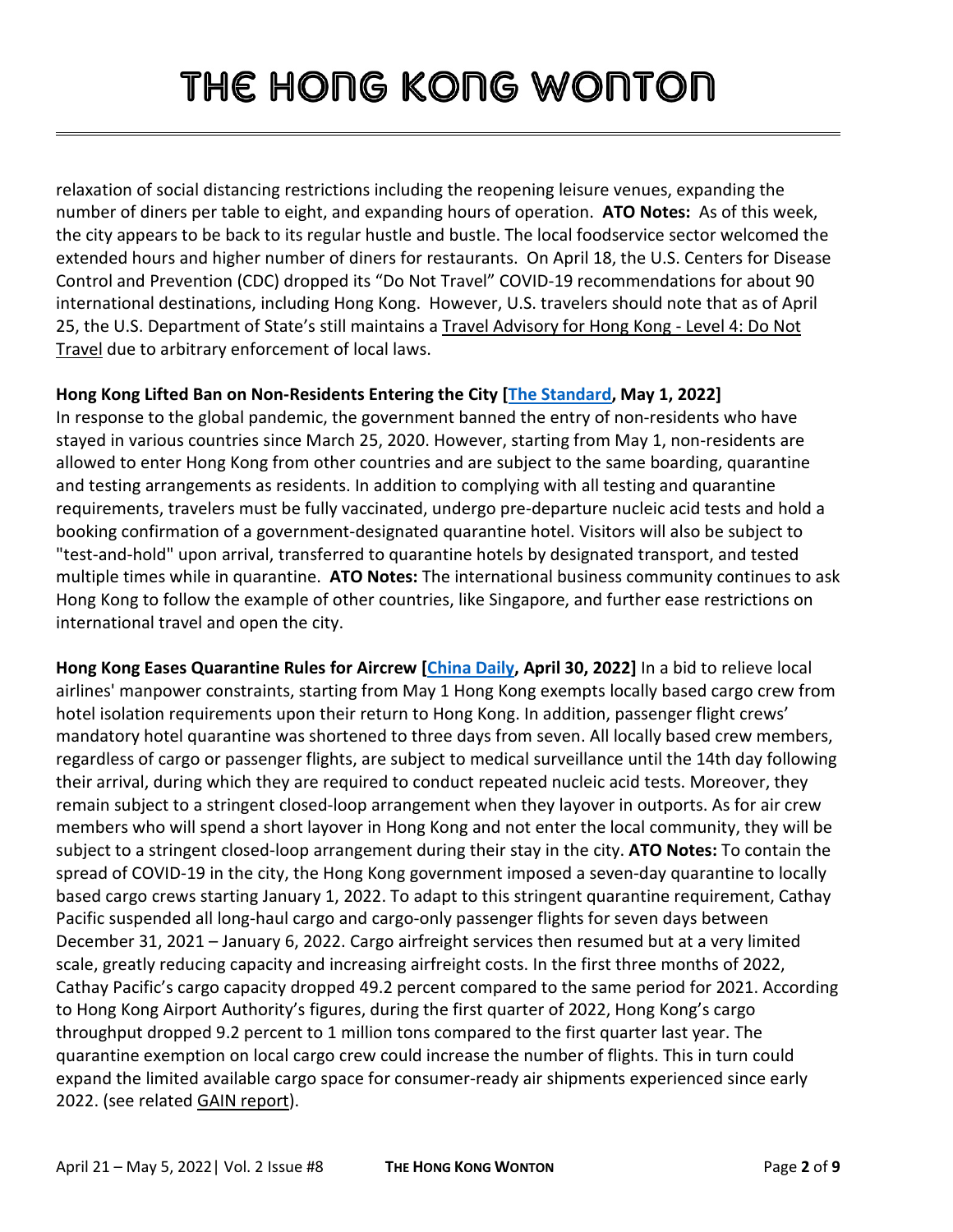#### **Hong Kong Economy Shrinks 4 Percent Under Anti-Virus Controls [\[AP News,](https://apnews.com/article/covid-health-travel-business-global-trade-dd651e35fa89764dd80b485cc9b2e9d7may) May 3, 2022]**

In the first quarter of 2022, Hong Kong's economy shrank 4 percent compared to last year following the closure of restaurants and other businesses to fight a spike in COVID-19 infections. Government data released on May 3 showed the economy plunged after expanding 4.7 percent in the previous quarter. Exports of goods fell 4.5 percent from the previous year while consumer spending sank 5.4 percent. Hong Kong closed amusement parks and imposed curbs on restaurants and other businesses in response to an outbreak that reportedly infected 1.2 million of its 7.4 million people. Hong Kong continues to face weak global trade and a lack of visitors from China's mainland. An analyst estimated a weak economic recovery despite signs that activity is rebounding. **ATO Notes**: Over the last four months, the Hong Kong economy has faced immense pressure. Externally, the moderate global demand and epidemic-induced cross boundary transportation disruptions with China have dragged exports. Internally, Hong Kong suffered its fifth and deadliest wave of the pandemic which gravely affected the restaurant, retail, and entertainment industries. While the government' timely distribution of another round of consumption vouchers is expected to help boost the economy, analysts comment that there are still uncertainties over several unfavorable factors such as rising interest rates, Putin's invasion of Ukraine, and moderated global demand. The ability of Hong Kong's economy to have a substantial rebound in the second half of 2022 deeply depends on these factors and the local pandemic situation.

### **Second Phase of Vaccine Pass Starts [\[The Standard,](https://www.thestandard.com.hk/breaking-news/section/4/189670/Second-phase-of-vaccine-pass-starts-on-Saturday) April 30, 2022]**

The second phase of the vaccine pass scheme went into effect on April 30, mandating Hong Kongers to have received two doses of the COVID-19 vaccine before entering specific premises, including restaurants and shopping malls. The premises covered under the vaccine pass include fitness centers, cinemas, beauty parlors, salons, supermarkets, sports centers, nightclubs, and karaoke establishments. Restaurant staffers or operators must scan customers' vaccine pass QR code, vaccination exemption certificate, or recovered patients' QR code, prior to allowing customers to enter venues. The third phase of the vaccine pass will begin on May 31. By then, citizens aged 12 or above must have received their booster jab before entering designated premises. **ATO Notes:** The Hong Kong government uses the "no jab, no entry vaccine pass" to encourage more Hong Kongers to get vaccinated. If the number of COVID-19 cases continues to drop in May, it is expected that the government will further relax COVID-19 rules in the months to come. It is also expected that the government will discuss reopening cross-border traveler with China and Macau authorities for the second half of the year.

#### **Local Power Costs Set to Climb [\[The Standard,](https://www.thestandard.com.hk/section-news/section/4/241227/Power-costs-set-to-climb) April 28, 2022]**

Hong Kong households will have to pay a higher electricity price as the city's two power companies will raise their fuel prices next month amid rising global costs. Experts attribute the rise to factors such as the Russian government invasion of Ukraine. After the price hike, a three-person household that uses 275 units of power a month from Hong Kong Electric will need to pay 17.8 percent or \$7 more compared to January. Customers from the other power company, CLP power, face a slightly less daunting prospect as they will only be asked to pay approximately \$1.5 more in May. **ATO Notes:**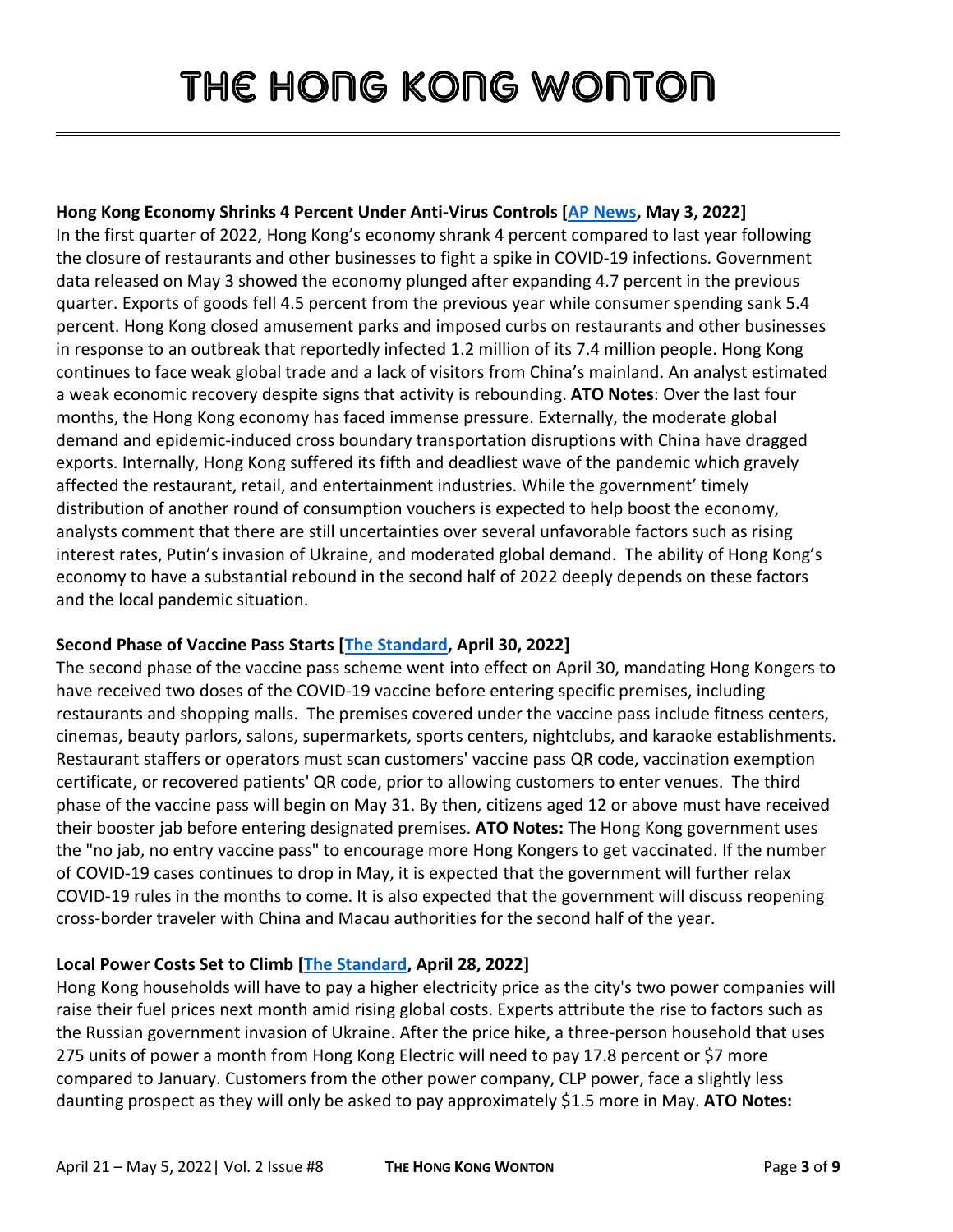Power costs are expected to climb as Putin's invasion of Ukraine continues and fuel costs remain high. High power costs will not only affect households, but they will also increase the operating costs of the already struggling food retail and foodservice industries. It is expected that this will further escalate high food prices and some retailers and restaurants will have no choice but to pass the higher costs to consumers.

**Beleaguered Tenants Given Three-Month Protection Period [\[The Standard,](https://www.thestandard.com.hk/section-news/section/4/241283/Landlords-can) April 29, 2022]** On April 28, Hong Kong lawmakers passed a temporary law which prohibits landlords from terminating lease agreements with or suing tenants of specified sectors if they fail to pay their rent on schedule. Under the bill, landlords cannot recover any outstanding rent during a three-month protection period if their tenants failed to pay in accordance with the tenancy from January 1 until the end of the period. The bill states that a landlord will be liable to a fine equal to twice the amount of the rent or no less than \$6,410 if they violate the law. The temporary law was proposed in the 2022-23 budget to enhance liquidity support for businesses. An exemption could be given if landlords and tenants reach mutually agreeable rental agreements during the protection period. Landlords whose livelihoods would be adversely affected by the implementation of the legislation can also receive an interest-free rental advancement. **ATO Notes:** Some sectors opposed the law as that would interfere with private contracts through legislation. The wholesale and retail sectors supported the law as that would enable landlords and tenants to discuss rent reduction and other options during difficult times. If the economy begins to improve by the second half of the year, it is expected that the government may revise the law or rescind it.

**Unemployment Rate in Macau Increases to 3.5 Percent in the First Quarter of 2022 [Macau News, April 30, 2022]** During the first quarter of 2022, the repercussions of the pandemic left 13,300 people unemployed in Macau. The most affected are those engaged in the gambling and construction industries. The general unemployment rate was 3.5 percent while unemployment rate of residents was higher at 4.5 percent. Both recorded a 0.4 percent increase when compared to the previous quarter. The general unemployment rate is also higher than the corresponding period in 2021 which stood at 2.9 percent. **ATO Notes:** Macau's labor force was 471,600, of which 384,500 live in Macau and about 87,100 Macau residents and non-resident workers worked in Macau but live outside the city, mostly in China. Macau academics commented that unemployment is likely to continue rising. In addition, the current COVID-19 outbreak in mainland China is discouraging tourism to Macau, thus affecting the city's tourism receipts.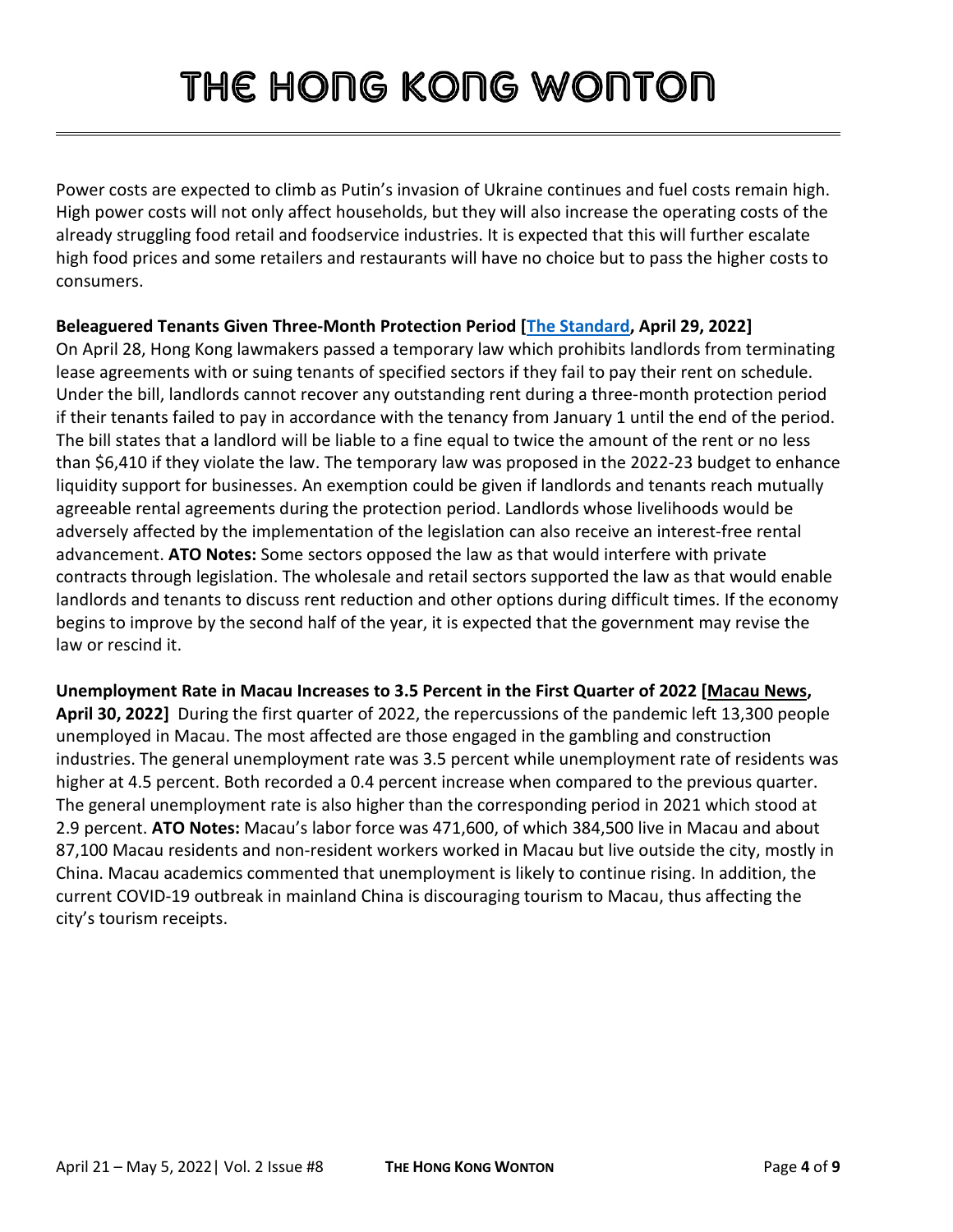#### *HOTELS, RESTAURANTS AND INSTITUTIONS*



### **"Revenge-style" Consumption Brings Restaurants Back to Life [\[The Standard,](https://www.thestandard.com.hk/breaking-news/section/4/189448/) April 23, 2022]**  "Revenge-style" consumption has brought the catering sector back to life as the government eased stringent COVID-19 rules since April 21, allowing restaurants to resume dinner services between 6pm and 10pm. The President of the Federation of Restaurants and Related Trades, Simon Wong, stated that restaurants have already increased business between 60 - 70 percent. Wong pointed out that the consumption vouchers issued earlier in April motivated citizens to spend and to dine out. He added many residents have yet to use the \$641 consumption vouchers and appealed to the government to relax the number of guests allowed per table considering Mother's Day (May 8), a crucial date for the foodservice industry. He also suggested canceling the restriction on operating hours. **ATO Notes:** More relaxations are forthcoming if there are no sharp increases to COVID-19 cases in May, the catering sector is expecting business to continue picking up during the second half of the year.

#### **Crowds Return to Malls and Restaurants [\[The Standard,](https://www.thestandard.com.hk/section-news/section/4/241327/Malls-and-hotpot-places-packed) May 3, 2022]**

Shopping malls were crowded with people over the Labor Day long weekend, with business at hotpot restaurants surging 20 percent. Maureen Fung, executive director of local property developer Sun Hung Kai Real Estate Agency, said its APM Mall was packed over the long weekend. According to Fung, there were long queues for dine-in at restaurants and fast food and light meals establishments, such as themed desserts including Taiwanese milk tea and croissants. Many people were also busy picking out presents and planning dining gatherings for Mother's Day (May 8). Catering veteran Simon Wong said bookings for Mother's Day were only at about 40 percent so far and hoped the number would increase as Sunday approaches. However, Wong said he expected the catering business for this Mother's Day to be about \$36 million, slightly lower than the \$38 million recorded last year. This figure is still much lower than pre-pandemic levels, which could see cash registers hitting over \$51 million. **ATO Notes:** The lower pandemic caseload and the relaxation of rules ahead of schedule is expected to increase people's interest in dining out and boost the catering sector.

**More Relaxations of COVID-19 Rules [\[The Standard,](https://www.thestandard.com.hk/section-news/section/11/241380/Eased-curbs-to-enrich-Mother) May 4, 2022]:** People will be able to enjoy a big family dinner in restaurants on Mother's Day (May 8) after Chief Executive Carrie Lam relaxed COVID-19 rules earlier than expected. Starting May 5, restaurants will be able to sit eight diners per table. Beaches, swimming pools and water parks will also reopen. Apart from opening more sports venues, people also do not need to wear masks when they exercise outdoors, including in tennis courts, basketball courts and country parks. However, bars, nightclubs, bathhouses, party rooms, karaoke lounges, mahjong parlors and cruises will need to wait until May 19 to reopen. By then, bars will be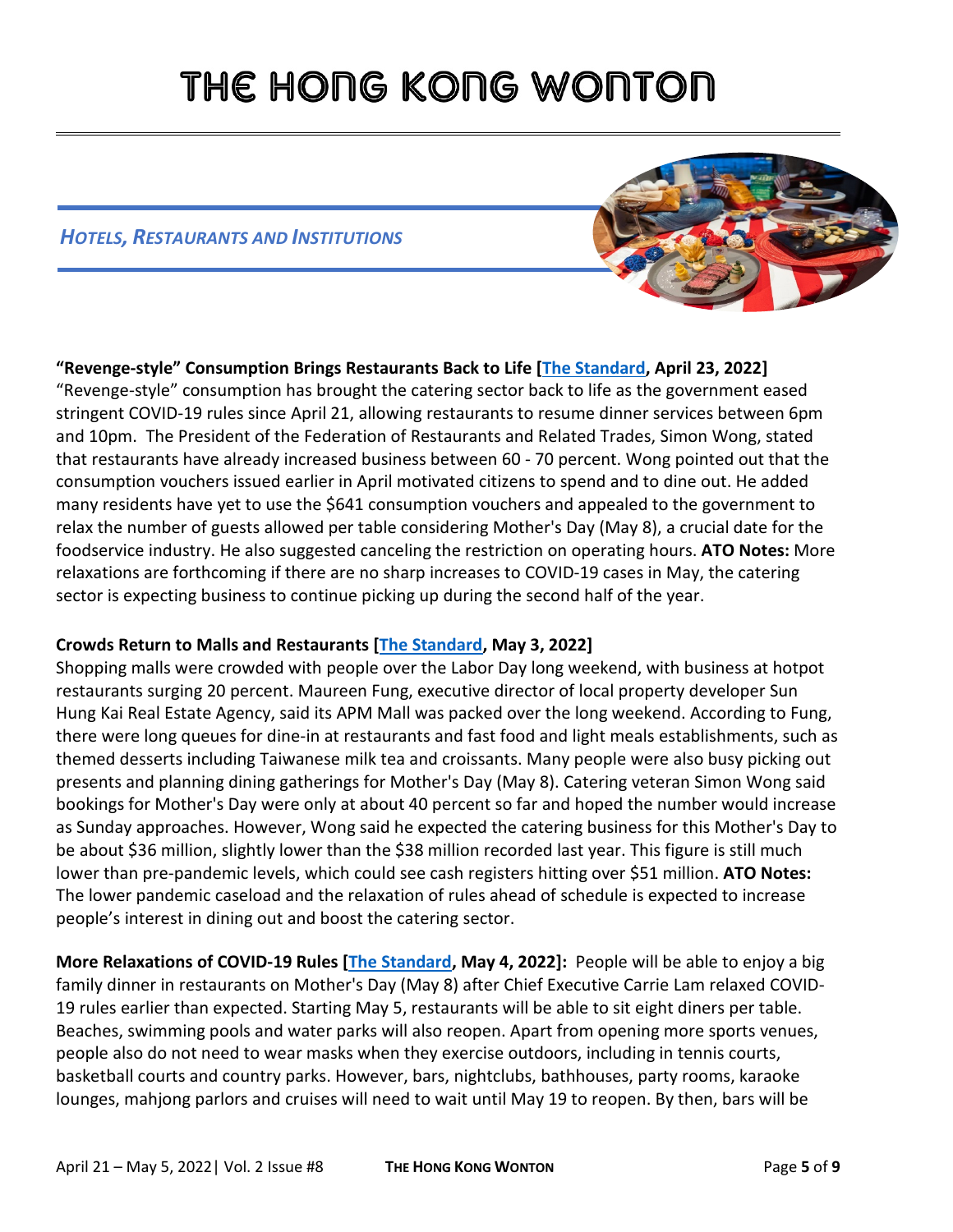able to operate until 2am, with four people allowed per table. In addition, from May 19, restaurants can extend their dine-in services to midnight, while banquets can have up to 120 guests instead of the current 20. Cinemas can expand their seating capacity to 85 percent, from the current 50 percent, and moviegoers with two vaccine doses can eat and drink in theaters. **ATO Notes:** The government is expected to announce more relaxations and potentially prepare for cross-border travel and measures to boost the economy in the months to come.

#### **McDonald's Launched Plant-based Tuna Dishes and New Formula Plant-based Luncheon Meat [\[AM730,](https://www.am730.com.hk/%E7%94%9F%E6%B4%BB/%E6%96%B0%E5%93%81%E9%80%9F%E9%81%9E-%E9%BA%A5%E7%95%B6%E5%8B%9E%E6%8E%A8%E5%85%A8%E6%96%B0-%E7%B4%94%E6%A4%8D%E7%89%A9%E8%A3%BD%E7%BE%8E%E9%A3%9F-%E6%96%B0%E5%90%9E%E6%8B%BF%E7%B3%BB%E5%88%97-%E5%B2%A9%E9%B9%BD%E7%84%A6%E7%B3%96%E7%87%95%E9%BA%A5%E5%92%96%E5%95%A1-%E6%96%B0%E9%85%8D%E6%96%B9%E6%96%B0%E9%A4%90%E8%82%89-%E9%A6%96%E5%91%A8%E4%BB%B2%E6%9C%89%E9%99%90%E5%AE%9A%E5%84%AA%E6%83%A0/316382) April 21, 2022]**

Since October 2020, McDonald's Hong Kong launched a plant-based luncheon meat that has gained popularity. On April 22, 2022, Earth Day, the chain launched new plant-based tuna items for the McCafé menu and a new formula plant-based luncheon that is less salty. McCafé also introduced new coffee items in collaboration with Swedish oat milk brand Oatly. **ATO Notes:** Hong Kong is the first place outside the United States that Beyond Meat and Impossible Foods became available. In recent years, plant-based meat producers have positioned themselves to suit the local taste profile. Impossible meat and OmniFoods (a partner brand with McDonald's) actively market their products for use in Chinese restaurants. Local fast food chain, Café de Coral, launched plant-based pork chop on rice in July 2021, addressing the growing needs of the consumer and delivering a younger brand image, according to their Managing Director [\(Mingpao,](https://finance.mingpao.com/fin/instantf/20210712/1626065385165/%E5%A4%A7%E5%AE%B6%E6%A8%82-%E6%8E%A8%E5%84%AA%E8%B3%AA%E6%A4%8D%E7%89%A9%E8%82%89%E3%80%8C%E6%8B%9B%E7%89%8C%E7%84%97%E7%B4%A0%E8%B1%AC%E6%89%92%E9%A3%AF%E3%80%8D) July 12 ,2021). Consumers in Hong Kong can find plantbased meat options offered by at least six brands [\(Lifestyle Asia,](https://www.lifestyleasia.com/hk/food-drink/dining/best-plant-based-meat-substitutes-alternatives-hong-kong-where-to-eat/)) April 22, 2022).

**Three Women Heading Restaurant Groups in Hong Kong Share their Stories [\[SCMP,](https://www.scmp.com/lifestyle/food-drink/article/3175675/passion-creativity-resilience-ingredients-success-three-women) April 29, 2022]** Yenn Wong, the founder of JIA Group, a restaurant group with more than 10 restaurants including some Michelin-starred outlets, started her entrepreneurship at age 23. Elizabeth Chu Yuet-han is the chairwoman of ZS Hospitality Group that operates five restaurants, including some Michelinstarred outlets, and a corporate kitchen. Chu said she feels lucky to have received respect from chefs and partners. What unites these three women is that each is a trailblazer in an industry that is still male dominated. The article identified the key ingredients to their success as passion, resilience, and creativity. Offe finds that there have been shifts to make the industry more female-friendly and more welcoming in general such as emphasis on more maternity leave and [a better work-life balance.](https://www.scmp.com/lifestyle/health-wellness/article/3156205/shorter-work-week-hong-kong-restaurants-staff-health-and?module=inline&pgtype=article) The increased inclusivity in the industry goes beyond the kitchen, and there are plenty of positions for women. **ATO Notes:** Post also notices there are more and more remarkable female chefs and restaurateurs in Hong Kong. Female participants have made significant contributions at Post's previous foodservice promotions and events. Post will continue efforts to highlight the significance of female members in the culinary community.

#### **Macau Gaming Revenue Picks Up Slightly in April [\[Macau Daily Times,](https://macaudailytimes.com.mo/gaming-revenue-slightly-picks-up-yet-still-subdued.html) April 27, 2022]**

Macau's gross gaming revenue has likely reached \$261 million from April 1 to 24, mainly due to the further relaxation of the nucleic acid test (NAT), which also led to an increase in visitor arrivals over the weekend. The recorded figure implies a daily run-rate of \$10.3 million, 11 percent higher than the \$9.3 million recorded the week before, according to brokerage Sanford C. Bernstein. Early this week, the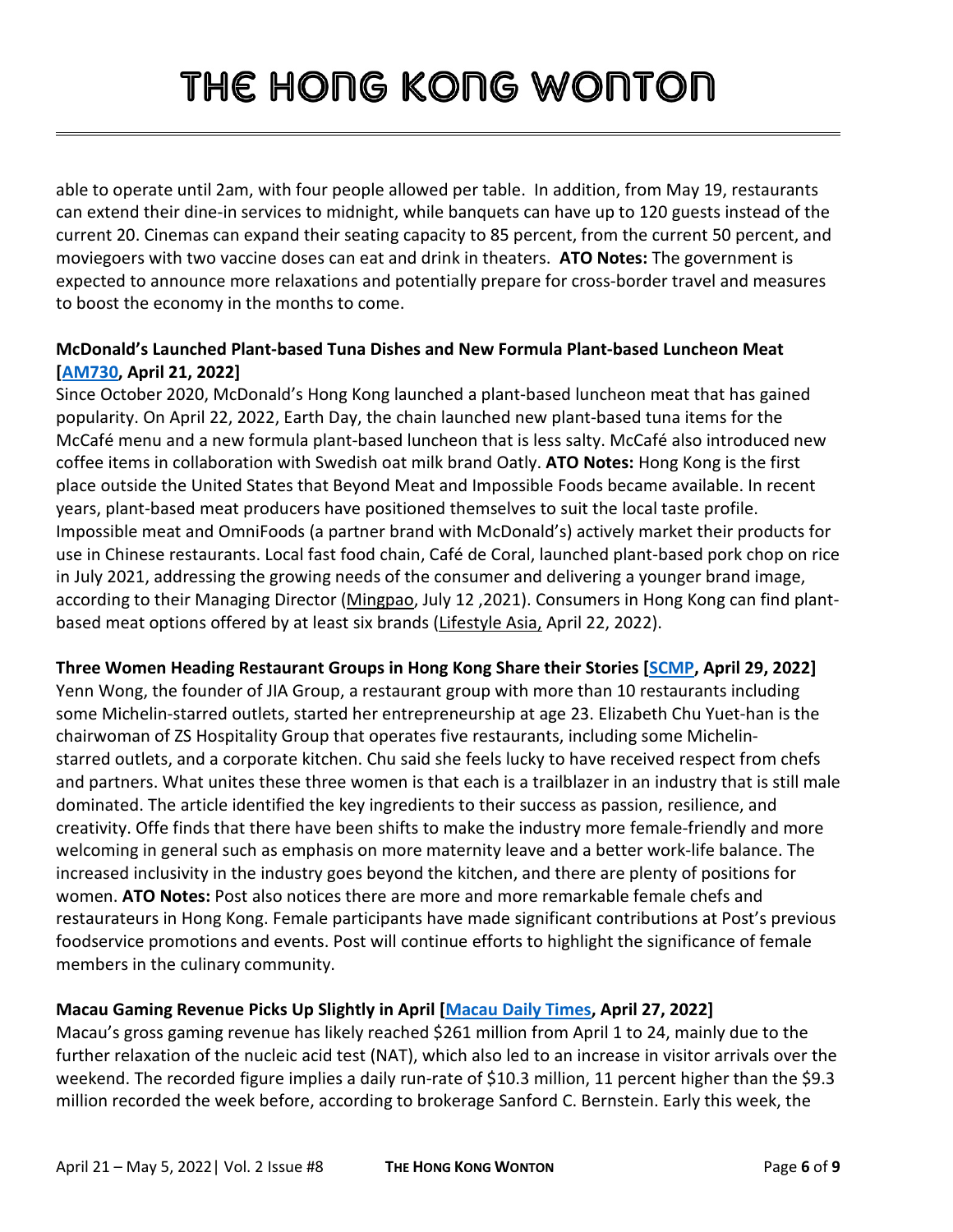validity of NAT results for border-crossing purposes was extended to 72 hours, allowing the tourism sector to expect hotel occupancy rates to reach 60 percent over the coming Labor Day holiday period. "Despite the rebound, visitation and revenue remains largely subdued due to [mainland] China COVID-19 outbreaks and restrictive travel and border control," wrote analysts Vitaly Umansky and Louis Li, as cited in a report issued by GGR Asia. **ATO Notes:** Although Macau gaming revenue picked up in April, the overall outlook is still subdued as the city's tourism and gaming industries are heavily dependent on visitors from Hong Kong and China. The recovery of these two industries is expected to be delayed because of the current pandemic situation in China.

#### **Macau Hotel Occupancy Down 41 Percent [Macau Daily Times, April 29, 2022]**

In March 2022, the number of hotel guests in Macau fell 41.3 percent to 365,000 compared to the same time last year. Mainland guests (269,000) fell 50.2 percent, while local guests (70,000) increased 23.6 percent. In the first quarter of 2022, the average occupancy rate of guest rooms at Macau hotels decreased 4.2 percentage points year-on-year to 40.7 percent. The number of guests dropped 5.6 percent to 1,372,000, while the average length of stay increased to 1.9 nights. In March, visitor arrivals to Macau totaled 526,912, down 19.6 percent compared to the previous month. The figure also represents a decrease of 30.2 percent when compared to the same period last year. Seventy percent of tourists came from the neighboring city of Zhuhai. **ATO Notes:** The surge in COVID-19 cases in Hong Kong since January, and later in China since April has hindered the recovery of Macau's hotel industry which is heavily dependent on visitors from these two regions. Depending on the pandemic situation, cross-border travel could resume in the second half of the year and help recover the Macau tourism industry.



### *RETAIL*

#### **The Pandemic and Russia's War Against Ukraine Interrupts Food Supplies and Increases Cooking Oil Prices [\[HK01,](https://www.hk01.com/sns/article/762860) April 25, 2022]**

The Russia's War Against Ukraine, in addition to COVID-19, further stricken the unstable supply chain and stressed commodity prices in Hong Kong. In the first quarter of the year, cooking oil prices have increased 10 percent. In April, the increases in cooking oil retail prices ranged from 6.7 to 9.2 percent. Some oil importers foresee prices could rise to 20 percent during 2022. The food and beverage industry is concerned about the war's impact on food prices as Ukraine is a major agricultural exporter. Coupled with the potential impacts brought by the U.S. interest rate increase, some restaurants may increase prices by over 10 percent in the second half of the year. Some Chinese restaurants may not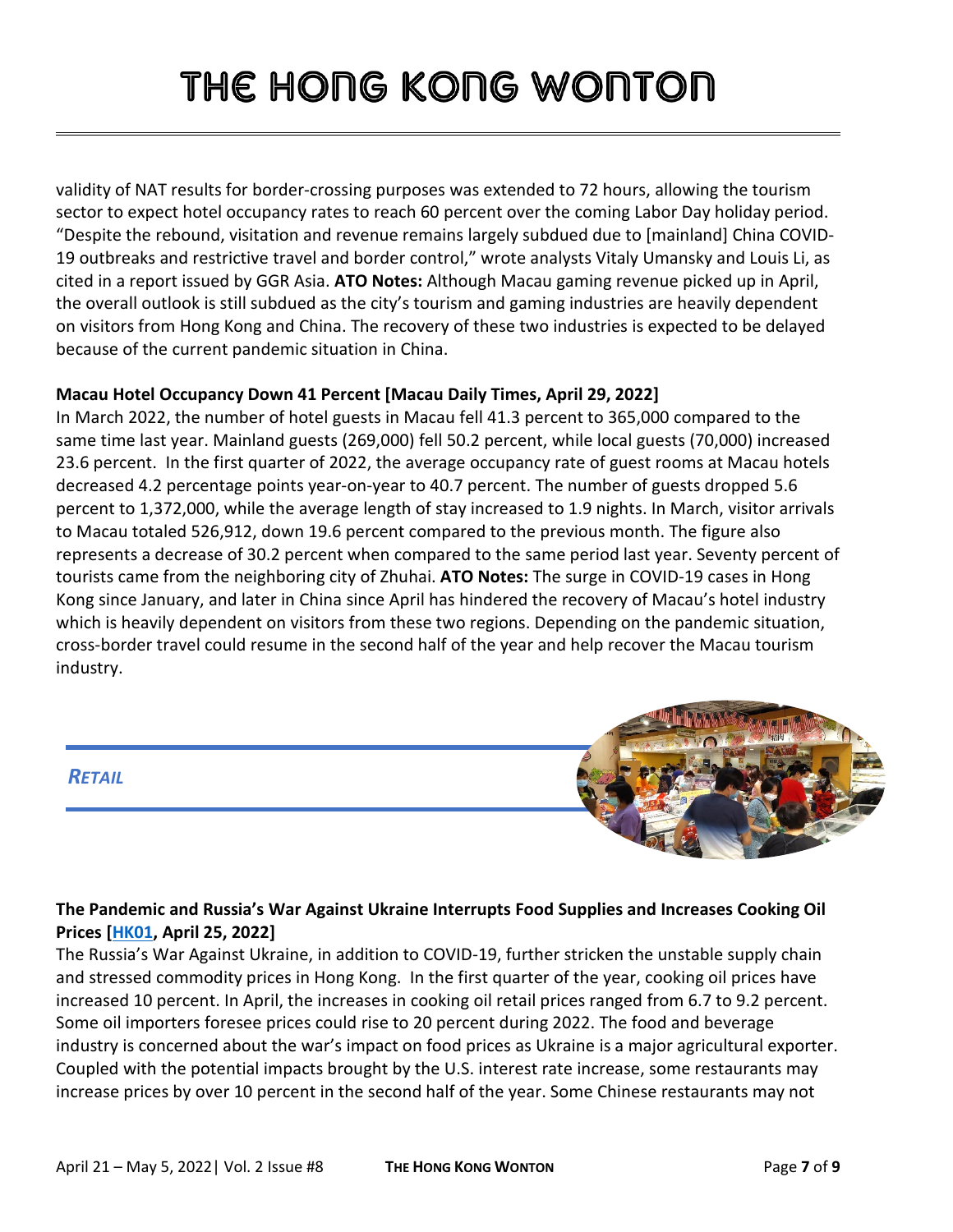want to pass on the cost to their customers and may lose about five percent of their profits. **ATO Notes:** Russia and Ukraine are not major suppliers of agricultural products to Hong Kong. However, Hong Kong consumers are already feeling the pressure of rising global food prices at supermarkets and restaurants. Foodservice insiders [\(TVB News,](https://news.tvb.com/finance/62625b2ce774ffcf04e54580) April 22, 2022) observe that it is difficult for the resumption of sales to catch up with the rise in costs brought on by increased logistics expenses, the pandemic and geopolitical factors. They hope the Hong Kong government will provide further support to the food industry.



**Good Market Prospects for Organic Products in Hong Kong [\[FAS GAIN Report HK2022-0030,](https://gain.fas.usda.gov/#/search) May 4, 2022]** The Hong Kong market is signaling good prospects for organic products. Over the last decade, sales of organic products from locally certified farms/plants have grown steadily at an average rate of about 10 percent. In 2021, U.S. fresh and chilled organic exports to Hong Kong dropped 11 percent to \$10 million compared to 2020 but held above the five-year average. In addition, the slowdown in U.S. organic exports was far less than the 20 percent decline in conventional U.S. exports. While most U.S. agricultural exports faced shipping logistics challenges last year, the smaller contraction in U.S. exports of organic products reflects the growing popularity of these products in Hong Kong. The city remains the seventh largest destination for U.S. organic exports. A recent survey shows that vegetables and fruits were the most preferred organic products among Hong Kong consumers. Hong Kong allows the use of foreign organic logos and allows the sale of products carrying the USDA organic seal.

### **Regulation of Products Containing Cannabidiol [\[Hong Kong Government Press Release,](https://www.fas.usda.gov/data/hong-kong-hong-kong-moves-amend-legislation-include-cbd-dangerous-drug) April 27,**

**2022]** In a Legislative Council Meeting, the Hong Kong government (HKG) responded to a member's question on the regulation of advertisements about the efficacy of products containing cannabidiol (CBD). The Secretary for Security stated that if such products are sold in Hong Kong, these must comply with the Trade Descriptions Ordinance (TDO) (Cap. 362). Under the TDO, a trader making a false or misleading statement of any goods to a material degree without sufficient supporting evidence commits the offence of false trade description and will be liable of conviction to a maximum fine of \$65,000 and five-year imprisonment. In addition, the Undesirable Medical Advertisements Ordinance (Cap. 231) prohibits the advertising of any medicine, surgical appliance or treatment for the prevention or treatment of diseases or conditions prescribed in its Schedules, and offenders will be liable of conviction to a maximum fine of \$12,821 and one-year imprisonment. **ATO Notes:** In Hong Kong, cannabis, cannabis resin, tetrahydro-cannabinol (THC) and certain other cannabinoids are already